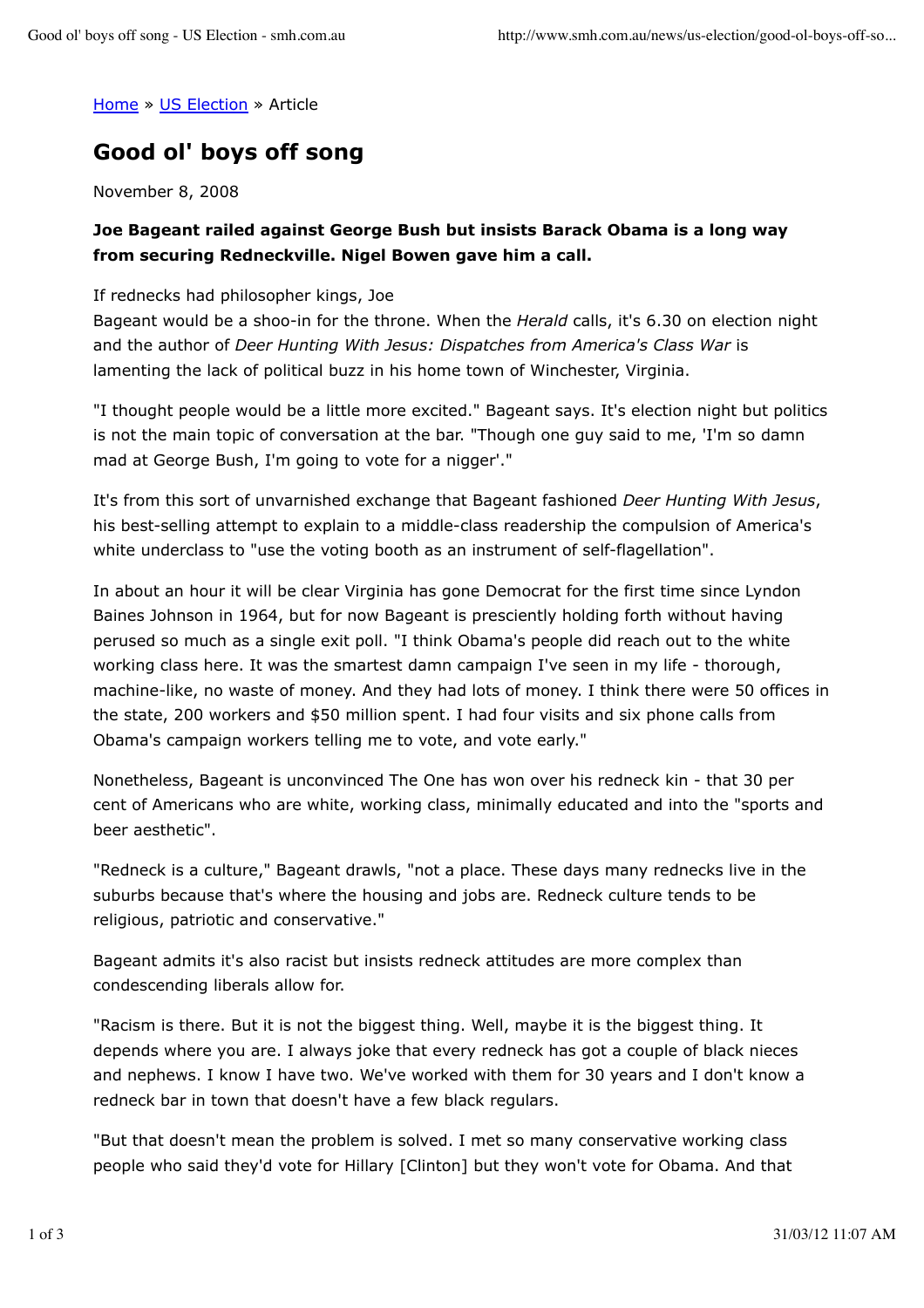comes down to her being white."

The Republicans simply fed them the lines about inexperience and so on that they needed to hide their racism.

Clearly some white working poor, especially in crucial, once safely Republican states such as Virginia, were "so damn mad" they voted Democrat for the first time or avoided the ballot. But that doesn't mean they won't mobilise for another Republican contender, possibly the redneck pin-up girl Sarah Palin, four years on.

Despite uplifting gusts of misty-eyed rhetoric, not least the victory speech, suggesting Obama exploded and healed the racial divide, the voting shows it just ain't so.

Bageant's fellow Virginians voted in a white Democrat governor with far greater enthusiasm than they displayed towards the president-elect. Most of the redneck heartland of the Midwest and Deep South was solidly behind John McCain. Indeed, most Caucasians opted for him.

North Carolina's Governor, Michael Easley, a white Democrat, argues that difficult economic times make "the price of prejudice … just a little bit too high. They're saying, 'We don't care what your race is, if you can make things better, we're for you'."

It would be nice to think so. But no matter how severe the economic downturn, or how adroitly Obama deals with it, Bageant isn't expecting poor whites to return anytime soon to a Democratic Party they feel betrayed and abandoned them with its embrace of the civil rights movement.

Working class votes "conservative because every time change comes it is bad for them", Bageant says. "Are they stupid? Yes, but they've been made stupid. A segment of the population has been left to rot - no education, no health care, no decent wages, no job security. There is anger out there, but it is inchoate anger.

"You could make a pretty good argument that rednecks are incapable of insight due to conditioning. The things progressives offer, we rednecks are trained from first grade to see as bad. Unions? That means gangsters and criminals. Welfare? That's the dirtiest word in the whole world - it means a black crack addict. The top 1 per cent making as much money as the bottom 50 per cent? Well, rich people deserve what they got because they worked harder."

Perhaps it's for the best that redneck hopes for the new era are so low. Bageant believes Obama is going to find it impossible to meet his supporters' expectations.

"There will be some reversal of the things that Bush took away from us - privacy, habeas corpus, due process."

Obama, says Bageant, is "not trigger-happy and the rest of the world likes him. That's a good start after the last eight years. But it doesn't matter if Obama is carried into the White House by Jesus Christ and a five-piece band; he won't be able to do anything because (a) the